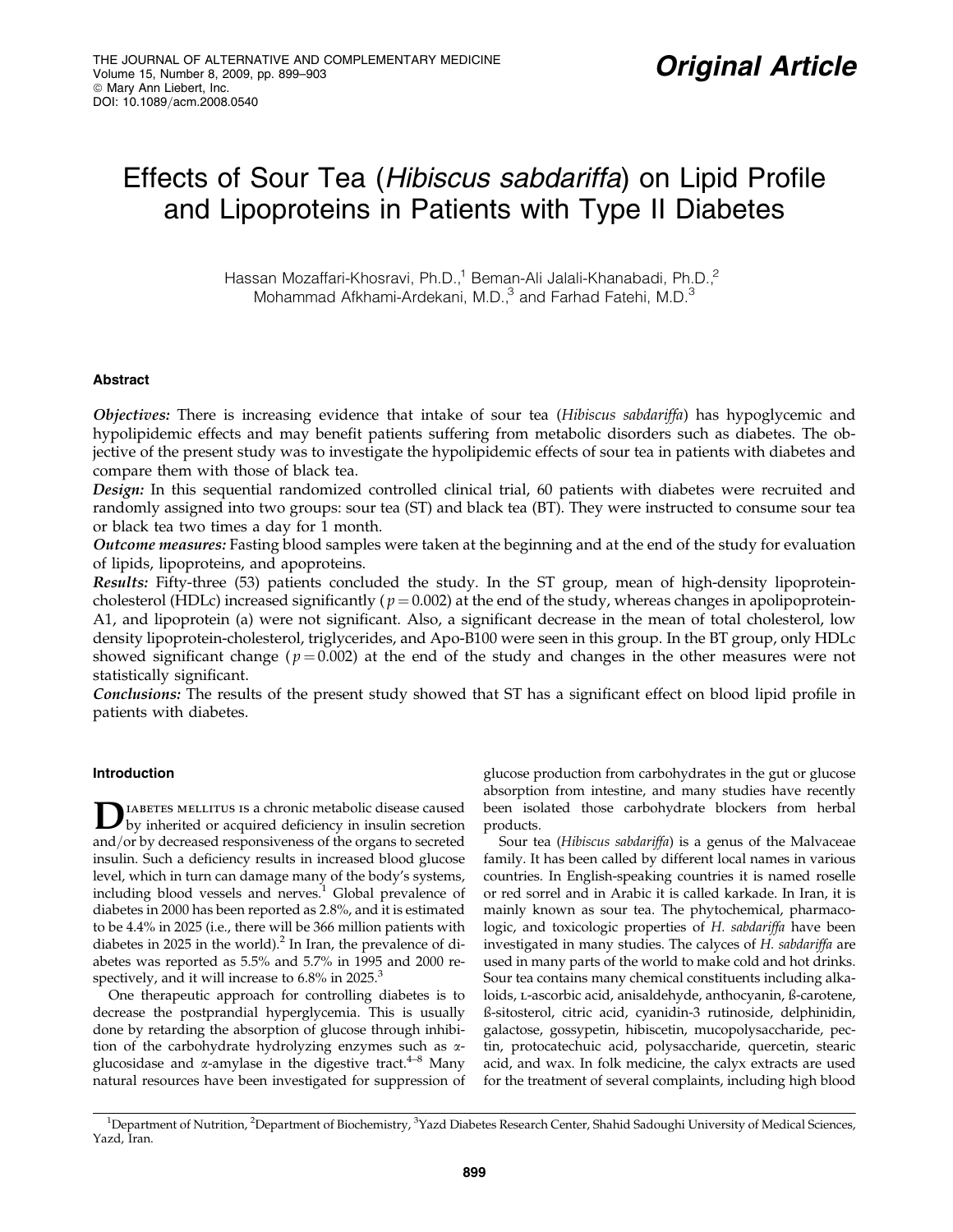pressure, liver diseases, and fever. In view of its reported nutritional and pharmacologic properties and relative safety, H. sabdariffa and compounds isolated from it could be a source of therapeutically useful products. $9-11$  Different studies, especially in animals, have shown that extracts of sour tea inhibit development of atherosclerosis.<sup>12</sup> Lin et al. reported that sour tea infusions reduce cholesterol by 8.3–14.4% after 4 weeks.13 Chen et al. showed that sour tea extracts reduce triglycerides (TG), cholesterol, low-density lipoproteincholesterol (LDLc), and LDLc/high-density lipoproteincholesterol (HDLc) in hyperlipidemic rats.<sup>14</sup>

On the basis of the general perception in many nations that favors drinking tea and also knowing that herbal drugs do not have adverse effects as chemical drugs do, this study was designed to assess effects of consuming sour tea infusions on lipids and lipoproteins in patients with diabetes.

#### Materials and Methods

# Subjects and study design

This sequential randomized controlled trial was conducted on 60 patients with diabetes in Yazd Diabetes Research Centre in 2006 and 2007. Inclusion criteria were having type II diabetes mellitus for more than 5 years and not taking antihyperlipidemic drugs. Exclusion criteria were having allergy to tea, and suffering from other diseases that required taking medicine for or any change in routine medication for diabetes.

After obtaining informed consent from all patients, they were randomly assigned into one of these two groups: sour tea (ST) group and black tea (BT) group. Assigning into the two groups was done by using a sequential list prepared based on a randomized numbers table. The patients in the ST group were given sour tea sachets and the patients in the BT group were given similar sachets, in shape and weight, containing black tea. Instructions for preparing and consuming black or sour tea were given. The patients were instructed to use one glass of the decoction (two spoonfuls of blended tea in one glass of boiled water boiled for 20– 30 minutes) 2 times a day and not to drink other types of tea during the study. On the first day of the study, an overnight fasting blood sample was taken for assessing the lipid profile, lipoproteins, and apoproteins. These lab tests were repeated at the end of the study.

#### Study Duration and Tea Preparation Directions

According to various studies, consuming tea was continued for 1 month, 2 times a day (one glass in the morning and another one in the afternoon), between the main meals. The patients were asked to pour the content of one tea sachet, weighing 2 g, in a tea pot, add 240 mL of boiling water, and drink it after a steeping time of 20–30 minutes with one cube of sugar (5 g). They were prohibited from drinking any other type or amount of tea during the study and their medications and diet were kept unchanged. The sour tea, which was imported from Saudi Arabia, was obtained from a local market. The black tea was imported from Sri Lanka. Both types of tea were purchased as bulks of loose tea and packaged in 2-g sachets. Patients' compliance was measured by counting the empty sachets retrieved from them on the 15th and 30th day of the study.

#### Measures and Biochemical Analyses

Overnight fasting blood samples were obtained before and after intervention. Serum was separated from the clot after complete coagulation (1 hour in room temperature) by low-speed centrifugation (15 minutes at 2000 g), and the concentrations of lipids, lipoproteins, and apolipoproteins were evaluated. Total cholesterol (TC) and TG concentrations were determined by enzymatic methods, cholesterol oxidase and glycerol oxidase, respectively. HDLc concentration was determined with dextran-sulfate-magnesium chloride precipitation of betalipoproteins, followed by the same enzymatic method for TC. LDLc was calculated using the Friedewald formula when the TG levels were less than  $400 \text{ mg}/dL^{15}$  Apolipoprotein-A1 (Apo-A1) and apolipoprotein-B100 (Apo-B100) were determined by the immunoturbidimetry method.<sup>16</sup> Lipoprotein (a)  $[Lp(a)]$  was determined by the method of electroimmunoassay.<sup>17</sup> Specific anti-Lp(a), anti-apo-B100, anti-apo-A1 antibodies, primary standards, and controls were from DAKO (DK-2600 Glostrup, Denmark).

#### Data Analysis

All values are reported as mean  $\pm$  standard deviation. Differences between the ST and BT groups were assessed by Student's t-test and paired t-test. The p-values  $\leq$ 0.05 were considered significant. All p-values were two-tailed. All the tests were performed by the SPSS package Version 11 (SPSS Inc., Chicago, IL).

#### Ethical Considerations

An informed consent was obtained from each patient. They could quit the study freely, whenever they liked. All the patients were continuing their medical treatment and no interruptions were made. The sour tea, as described in this study, did not have any adverse affect on the patients; hence, it was thought to be useful for them. The Research Ethics Committee of the Shahid Sadoughi University of Medical Sciences approved the research proposal of the study.

#### **Results**

Sixty (60) patients were recruited in two groups at the beginning of the study. Three (3) patients from the ST group and 4 patients from the BT group withdrew the study due to going on trips, illness, or other personal reasons. The remaining 53 patients included 45 female (84.9%) and 8 male (15.1%). Despite the majority of female gender among the patients, the sex distributions in these two groups did not show a statistically significant difference, as in the ST group there were 22.2% male and 77.8% female patients and in the BT group there were 7.7% male and 92.3% female patients.

Twenty and eight tenths percent (20.8%) of the patients were only on diet whereas the rest were either on insulin or oral hypoglycemic agents as their treatment plans. Regarding the treatment method, there was no statistically significant difference among the two groups. Compliance to tea consuming in both groups was around 93%.

The mean of quantitative variables of the study including weight, age, diabetes duration, BMI, TC, LDLc, HDLc, TG, Apo-A1, Apo-B100, and Lp(a) before starting the intervention are shown in Table 1. Mean of lipids, lipoprotein and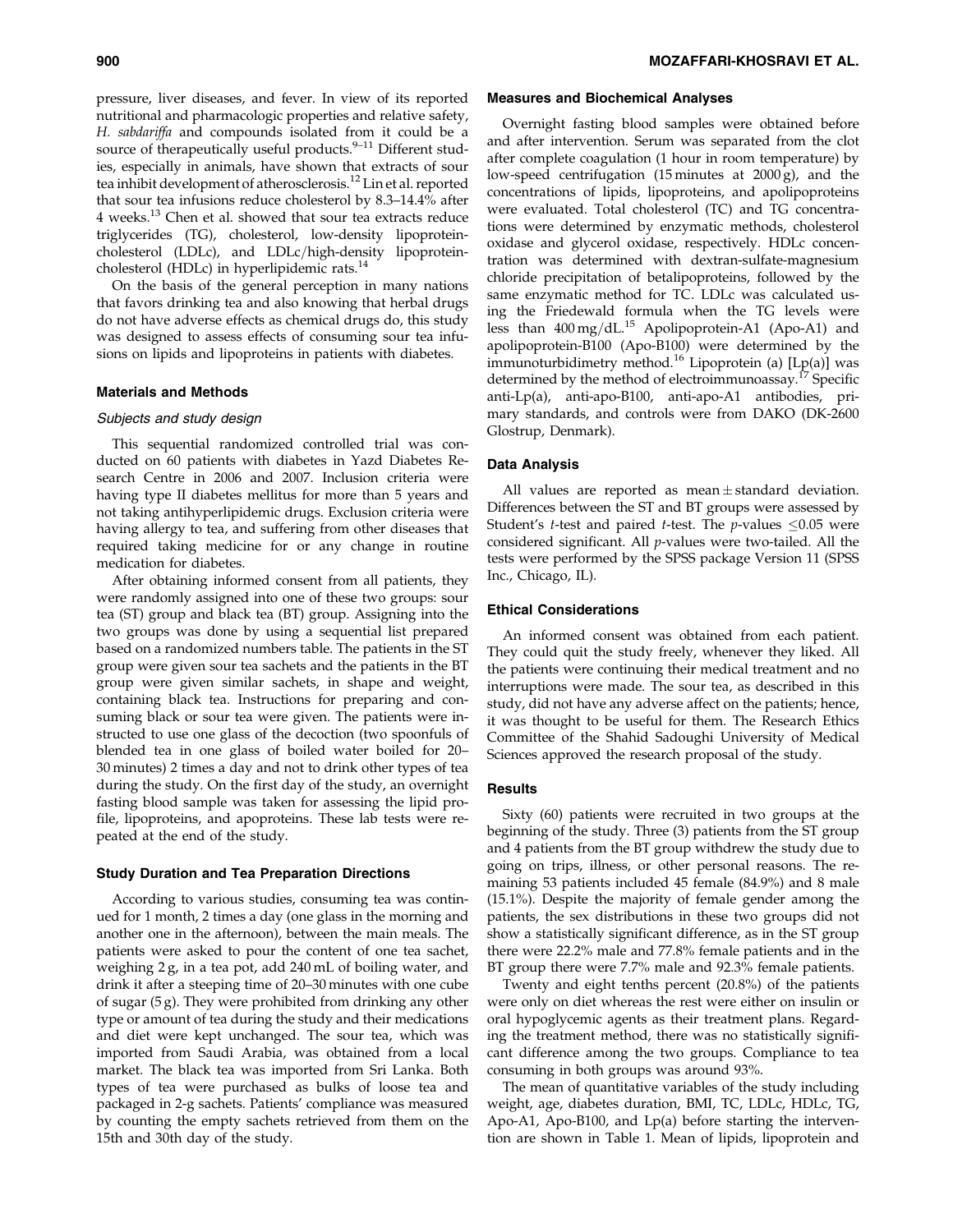## SOUR TEA AND LIPID PROFILE 901

|                    | Sour tea group $(n=27)$ | Black tea group $(n=26)$ | Student's t-test<br>$p$ -value |
|--------------------|-------------------------|--------------------------|--------------------------------|
| Variable           | $Mean \pm SD$           | $Mean \pm SD$            |                                |
| Weight (kg)        | $70.44 \pm 11.31$       | $69.90 \pm 10.11$        | 0.8                            |
| Age (years)        | $55.37 \pm 8.6$         | $50.42 \pm 8.56$         | 0.04                           |
| Duration (years)   | $9.81 \pm 5.81$         | $10.7 \pm 5.1$           | 0.05                           |
| BMI $(kg/m^2)$     | $28.28 \pm 3.8$         | $28.35 \pm 4.8$          | 0.09                           |
| TC (mg/dL)         | $237.2 \pm 58.1$        | $221.8 \pm 52.2$         | 0.2                            |
| $LDLc$ (mg/dL)     | $137.5 \pm 53.1$        | $123.9 \pm 55.4$         | 0.2                            |
| HDLc(mg/dL)        | $48.2 \pm 10.1$         | $46.03 \pm 15.01$        | 0.6                            |
| $TG \, (mg/dL)$    | $246.1 \pm 84.9$        | $247.5 \pm 84.7$         | 0.9                            |
| Apo-A1 $(mg/dL)$   | $150.6 \pm 28$          | $148.6 \pm 20.8$         | 0.7                            |
| Apo-B100 $(mg/dL)$ | $80.0 \pm 28.7$         | $81.6 \pm 21.8$          | 0.9                            |
| $Lp(a)$ (mg/dL)    | $26.8 \pm 35.2$         | $27.7 \pm 32.5$          | 0.9                            |

Table 1. Quantitative Variables of the Sour Tea Group and Black Tea Group at the Beginning of the Study

SD, standard deviation; BMI, body–mass index; TC, total cholesterol; LDLc, low-density lipoprotein-cholesterol; HDLc, high-density lipoprotein-cholesterol; TG, triglycerides; Apo-A1, apolipoprotein A1; Apo-B100, apolipoprotein B100; Lp(a), lipoprotein (a).

apoproteins before and after the intervention in the ST group are shown in Table 2. According to these data, except for Apo-A1, Lp(a), LDLc, and TC, the mean of other measures have significantly changed at the end of the study, as TC, LDLc, TG, and Apo-B100 decreased 7.6%, 8.0%, 14.9%, and 3.4%, respectively, but HDLc increased 16.7%.

Mean of lipids, lipoproteins, and apoproteins in the BT group before and after the intervention are shown in Table 3. In this group, only HDLc has changed significantly after the intervention. It increased from  $46.2 \pm 15$  at the beginning to  $52.0 \pm 17$  at the end of study, which shows an increase of 13%. At the end of the study, lipids, lipoproteins, and apoproteins were compared in two groups (Table 4). The only significant change is seen in LDLc. The mean of LDLc in the BT and ST groups were  $130.1 \pm 45.2$  and  $128.5 \pm 41.2$  mg/dL, respectively ( $p$ -value = 0.003).

## **Discussion**

Of 60 patients who entered the study, 53 people (88.4%) finished it. Compliance to tea consumption was 95% in the BT group and 92% in the ST group, which shows satisfactory co-operation. Distribution of sex and treatment plan of the patients in the two groups did not show significant difference. At the beginning of the study, mean of BMI, TC, LDLc, HDLc, TG, Apo-A1, Apo-B100, and Lp(a) were not significantly different in the two groups (Table 1). At the beginning of the study the two groups were significantly different in mean of diabetes duration (about 1 year) and mean of age (about 5 years). These data show that the random allocation of patients into two groups was acceptable, especially when mean of lipids and lipoproteins were not significantly different in the two groups at the beginning of the study.

By comparing mean lipids and lipoproteins, it was revealed that except for Lp(a) and Apo-A1, the other measures in the ST group had changed significantly after the intervention (Table 2). In the BT group, the only statistically significant change was seen in HDLc, which increased after the intervention (Table 3). Comparing lipids, lipoproteins, and apoproteins after the intervention in the two groups revealed significant change in LDLc, so that in the ST group, LDLc was reduced more than that of the BT group (Table 4), whereas the other measures did not change significantly after the intervention. According to these results, sour tea consumption had reduced most of the lipids and lipoproteins and increased HDLc, but black tea consumption had reduced only LDLc.

In the ST group, the intervention caused a 7.6% decrease in TC, an 8.0% decrease in LDLc, a 14.9% decrease in TG, a 3.4% decrease in Apo-B100, a 16.7% increase in HDLc, and a 4.2% increase in Apo-A1. Meanwhile, in the BT group, HDLc increased 13% and the other measures did not change significantly (Tables 2 and 3).

Table 2. Mean of Lipids and Lipoproteins in Sour Tea Group Before and After the Intervention

|                    | <i>Before</i> $(n=27)$ | After $(n=27)$   |                 |                             |
|--------------------|------------------------|------------------|-----------------|-----------------------------|
| Variable           | $Mean \pm SD$          | $Mean \pm SD$    | Change $(\%)^a$ | Paired t-test<br>$p$ -value |
| TC (mg/dL)         | $236.2 \pm 58.1$       | $218.6 \pm 38.4$ | $-7.6$          | 0.01                        |
| LDL $c$ (mg/dL)    | $137.5 \pm 53.4$       | $128.5 \pm 41.2$ | $-8.0$          | < 0.001                     |
| $HDLc$ (mg/dL)     | $48.2 \pm 10.6$        | $56.1 \pm 11.3$  | $+16.7$         | 0.002                       |
| $TG \, (mg/dL)$    | $246.1 \pm 84.9$       | $209.2 \pm 57.2$ | $-14.9$         | 0.003                       |
| Apo-A1 $(mg/dL)$   | $150.6 \pm 28$         | $157.0 \pm 26.6$ | $+4.2$          | 0.06                        |
| Apo-B100 $(mg/dL)$ | $80.0 \pm 28.7$        | $77.3 \pm 27.6$  | $-3.4$          | 0.05                        |
| $Lp(a)$ (mg/dL)    | $26.8 \pm 35.2$        | $26.0 \pm 32.5$  | 0               | 0.5                         |

 $a^a$ Increased  $+$ , decreased  $-$ .

SD, standard deviation; TC, total cholesterol; LDLc, low-density lipoprotein-cholesterol; HDLc, high-density lipoprotein-cholesterol; TG, triglycerides; Apo-A1, apolipoprotein A1; Apo-B100, apolipoprotein B100; Lp(a), lipoprotein (a).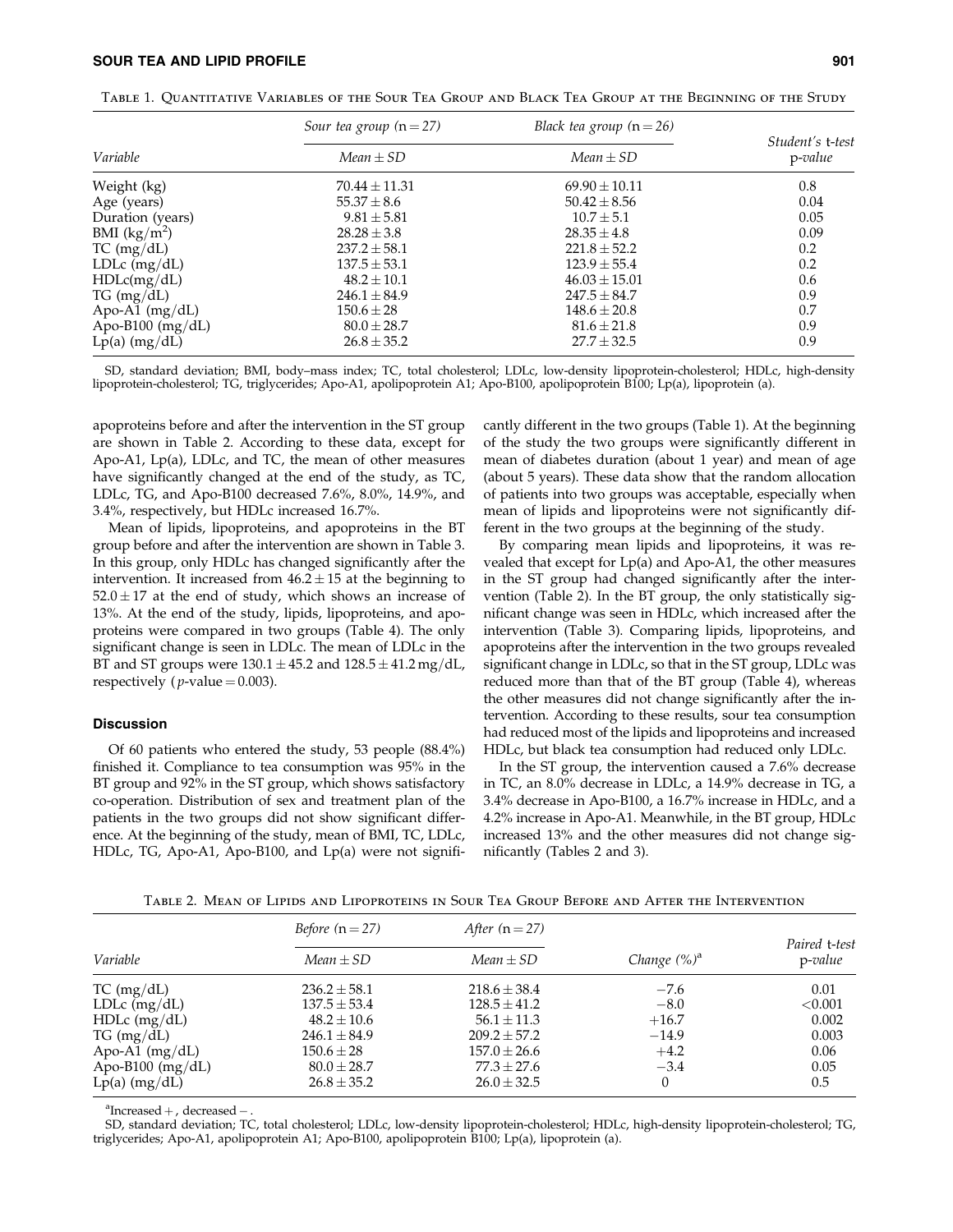Paired t-test

| TABLE 3. MEAN OF LIPIDS AND LIPOPROTEINS IN BLACK TEA GROUP BEFORE AND AFTER THE INTERVENTION |                        |                   |                 |                       |  |
|-----------------------------------------------------------------------------------------------|------------------------|-------------------|-----------------|-----------------------|--|
| Variable                                                                                      | <i>Before</i> $(n=26)$ | After $(n=26)$    |                 | Paired t-t<br>p-value |  |
|                                                                                               | $Mean \pm SD$          | $Mean \pm SD$     | Change $(\%)^a$ |                       |  |
| TC (mg/dL)                                                                                    | $221.8 \pm 52.2$       | $228.5 \pm 47.1$  | $+3.0$          | 0.4                   |  |
| LDL $c$ (mg/dL)                                                                               | $124.9 \pm 55.4$       | $130.1 \pm 45.2$  | $+4$            | 0.3                   |  |
| $HDLc$ (mg/dL)                                                                                | $46.2 \pm 15.01$       | $52.01 \pm 17.1$  | $+13$           | 0.002                 |  |
| $TG \, (mg/dL)$                                                                               | $247.5 \pm 84.7$       | $247.8 \pm 103.4$ |                 | 0.9                   |  |
| Apo-A1 $(mg/dL)$                                                                              | $148.6 \pm 20.8$       | $150.3 \pm 22.0$  | $+1.1$          | 0.4                   |  |
| Apo-B100 $(mg/dL)$                                                                            | $81.6 \pm 21.8$        | $81.0 \pm 19.8$   | $\theta$        | 0.6                   |  |

 $a^2$ Increased  $+$ , decreased  $-$ .

SD, standard deviation; TC, total cholesterol; LDLc, low-density lipoprotein-cholesterol; HDLc, high-density lipoprotein-cholesterol; TG, triglycerides; Apo-A1, apolipoprotein A1; Apo-B100, apolipoprotein B100; Lp(a), lipoprotein (a).

Lp(a)  $\text{(mg/dL)}$  27.7  $\pm$  32.5 26.4  $\pm$  26.7  $-4.6$  0.5

Table 4. Mean of Lipids and Lipoproteins of Sour Tea Group and Black Tea Group at the End of Study

|                    | Sour tea group $(n=27)$ | Black tea group $(n=26)$ |                                |
|--------------------|-------------------------|--------------------------|--------------------------------|
| Variable           | $Mean \pm SD$           | $Mean \pm SD$            | Student's t-test<br>$p$ -value |
| TC (mg/dL)         | $218.6 \pm 38.4$        | $228.5 \pm 47.1$         | 0.4                            |
| LDL $c$ (mg/dL)    | $128.5 \pm 41.2$        | $130.1 \pm 45.2$         | 0.003                          |
| $HDLc$ (mg/dL)     | $56.1 \pm 11.3$         | $52.01 + 17.1$           | 0.6                            |
| $TG \, (mg/dL)$    | $209.2 + 57.2$          | $247.8 + 103.4$          | 0.09                           |
| Apo-A1 $(mg/dL)$   | $157.0 \pm 26.6$        | $150.3 \pm 22.0$         | 0.3                            |
| Apo-B100 $(mg/dL)$ | $77.3 \pm 27.6$         | $81.0 \pm 19.8$          | 0.5                            |
| $Lp(a)$ (mg/dL)    | $26.0 \pm 32.5$         | $26.4 \pm 26.7$          | 0.9                            |

SD, standard deviation; TC, total cholesterol; LDLc, low-density lipoprotein-cholesterol; HDLc, high-density lipoprotein-cholesterol; TG, triglycerides; Apo-A1, apolipoprotein A1; Apo-B100, apolipoprotein B100; Lp(a), lipoprotein (a).

Various studies, either in humans or animals, have shown similar results.<sup>12–14,18–21</sup> Lin et al. showed that drinking sour tea for 4 weeks reduced cholesterol levels by 8.3-14.4%.<sup>13</sup> In 2003, Chen et al. in Taiwan showed that adding 0.5%–1% of sour tea extract to a high cholesterol diet (1.3%) and pig fat (3%) for 10 weeks in New Zealand white rabbits reduced TG, cholesterol, and LDLc more effectively in the group with higher content of sour tea extract than that of the group with less. Also, histological studies showed that acute atherosclerosis of the aorta was less frequent in this group. The final result of this study was that sour tea may have antiatherosclerotic effects by lowering serum lipid levels.<sup>12</sup>

El-Saadany et al. in Egypt showed that administration of 5% and 10% sour tea to hyper-cholesterolemic rats for 9 weeks reduced cholesterol and TG, but increased phospholipids.<sup>19</sup> In another study, administering 500 and 1000 mg/kg of sour tea calyces extract to hyper-cholesterolemic rats reduced total cholesterol by 22% and 26%, TG by 33% and 28% and LDLc by 22% and 32%, respectively, meanwhile these two concentrations had no significant difference on lowering cholesterol level.<sup>22</sup> Most of the studies suggest antioxidant effect and water-soluble fibers as the main reasons for these effects.<sup>22,23</sup>

Recently, researchers have paid more attention to the effects of glucose digestion blocker enzymes of herbs for control of diabetes. Many studies have identified these blockers in herbal drugs and their effect on blood glucose and lipids.<sup>4,7,8,24,25</sup> Compounds such as hibiscus acid and hydroxycitric acid, which exist in sour tea, have strong inhibition effects on pancreatic  $\alpha$ -amylase.<sup>12</sup> Comparing antioxidative and antihyperglycemic effects of sour tea with lovastatine in rats with diabetes showed that sour tea has a noticeable effect on blood glucose and lipids, and patients with diabetes are recommended to consume it for preventing diabetes complications.<sup>20</sup>

#### **Conclusions**

In conclusion, sour tea infusions can improve lipid profiles of patients with diabetes. Conducting more studies on this herb and its use is recommended. For instance, long-term effects of sour tea on diabetic complications and also its possible adverse effects on other organs should be studied.

#### Acknowledgments

We thank the Department of Medical Research, Shahid Sadoughi University of Medical Sciences (SSUMS) for funding this project. Special thanks to the patients who participated in this study. We also appreciate the efforts of personnel of the Yazd Diabetes Research Center who helped us in data collection, blood sampling, and lab tests. We also appreciate the kind cooperation of Dr. Mojgan Solymanizadeh. Dr. Hassan Mozaffari-Khosravi, who is a senior lecturer in the Human Nutrition Department at SSUMS, designed and supervised this study. Dr. Beman-Ali Jalali-Khanabadi and Dr. Mohammad Afkhami-Ardekani participated in case selection and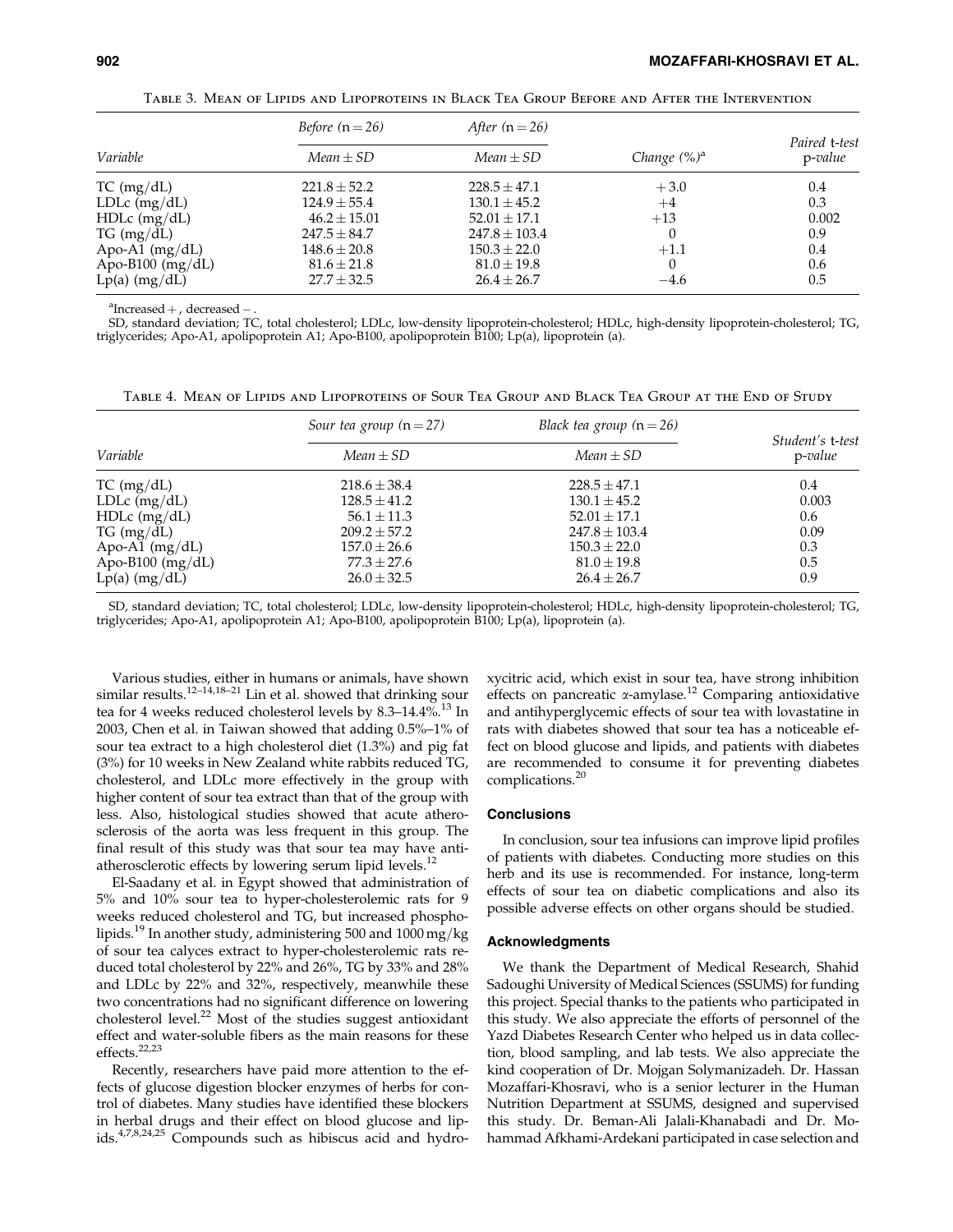laboratory analysis. Dr. F. Fatehi facilitated data analysis and writing the manuscript. All of authors are employed by SSUMS and all critically reviewed the manuscript and approved the final version submitted for publication.

#### Disclosure Statement

The authors declare that they have no conflicts of interest.

#### **References**

- 1. Matsui T, Tanaka T, Tamura S, et al. Alpha-glucosidase inhibitory profile of catechins and theaflavins. J Agric Food Chem 2007;55:99–105.
- 2. Wild S, Roglic G, Green A, et al. Global prevalence of diabetes: Estimates for the year 2000 and projections for 2030. Diabetes Care 2004;27:1047–1053.
- 3. Larijani B, Zahedi F, Aghakhani S. Epidemiology of diabetes mellitus in Iran. Shiraz E-Med J 2003;4; online document at: http://pearl.sums.ac.ir/semj/vol4/oct2003/DMinIran.htm
- 4. Bhandari MR, Jong-Anurakkun N, Hong G, Kawabata J. [alpha]-Glucosidase and [alpha]-amylase inhibitory activities of Nepalese medicinal herb Pakhanbhed (Bergenia ciliata, Haw.). Food Chem 2008;106:247–252.
- 5. Hansawasdi C, Kawabata J, Kasai T. Alpha-amylase inhibitors from roselle (Hibiscus sabdariffa Linn.) tea. Biosci Biotechnol Biochem 2000;64:1041–1043.
- 6. Herrera-Arellano A, Flores-Romero S, Chavez-Soto MA, Tortoriello J. Effectiveness and tolerability of a standardized extract from Hibiscus sabdariffa in patients with mild to moderate hypertension: A controlled and randomized clinical trial. Phytomedicine 2004;11:375–382.
- 7. Preuss HG, Echard B, Bagchi D, Stohs S. Inhibition by natural dietary substances of gastrointestinal absorption of starch and sucrose in rats and pigs: 1. Acute studies. Int J Med Sci 2007;4:196–202.
- 8. Udani J, Hardy M, Madsen DC. Blocking carbohydrate absorption and weight loss: A clinical trial using Phase 2 brand proprietary fractionated white bean extract. Altern Med Rev 2004;9:63–69.
- 9. Ali BH, Al WN, Blunden G. Phytochemical, pharmacological and toxicological aspects of Hibiscus sabdariffa L.: A review. Phytother Res 2005;19:369–375.
- 10. Hirunpanich V, Utaipat A, Morales NP, et al. Antioxidant effects of aqueous extracts from dried calyx of Hibiscus sabdariffa Linn. (roselle) in vitro using rat low-density lipoprotein (LDL). Biol Pharm Bull 2005;28:481–484.
- 11. Heureux-Calix F, Badrie N. Consumer acceptance and physicochemical quality of processed red sorrel/roselle (Hibiscus sabdariffa L.) sauces from enzymatic extracted calyces. Food Service Technol 2004;4:141–148.
- 12. Chen CC, Hsu JD, Wang SF, et al. Hibiscus sabdariffa extract inhibits the development of atherosclerosis in cholesterol-fed rabbits. J Agric Food Chem 2003;51:5472–5477.
- 13. Lin TL, Lin HH, Chen CC, et al. Hibiscus sabdariffa extract reduces serum cholesterol in men and women. Nutrition Res 2007;27:140–145.
- 14. Chen CC, Chou FP, Ho YC, et al. Inhibitory effects of Hibiscus sabdariffa L. extract on low-density lipoprotein oxidation and anti-hyperlipidemia in fructose-fed and cholesterol-fed rats. J Sci Food Agric 2004;84:1989–1996.
- 15. Friedewald WT, Levy RI, Fredrickson DS. Estimation of the concentration of low-density lipoprotein cholesterol in plasma, without use of the preparative ultracentrifuge. Clin Chem 1972;18:499–502.
- 16. Riepponen P, Marniemi J, Rautaoja T. Immunoturbidimetric determination of apolipoproteins A-1 and B in serum. Scand J Clin Lab Invest 1987;47:739–744.
- 17. Marz W, Gross W. Quantification of human serum lipoprotein Lp(a): Zone immunoelectrophoresis assay, a new sensitive method as compared to electroimmuno assay. Clin Chim Acta 1983;134:265–279.
- 18. Carvajal-Zarrabal O, Waliszewski SM, Barradas-Dermitz DM, et al. The consumption of Hibiscus sabdariffa dried calyx ethanolic extract reduced lipid profile in rats. Plant Foods Hum Nutr 2005;60:153–159.
- 19. el-Saadany SS, Sitohy MZ, Labib SM, el-Massry RA. Biochemical dynamics and hypocholesterolemic action of Hibiscus sabdariffa (Karkade). Nahrung 1991;35:567–576.
- 20. Farombi EO, Ige OO. Hypolipidemic and antioxidant effects of ethanolic extract from dried calyx of Hibiscus sabdariffa in alloxan-induced diabetic rats. Fundam Clin Pharmacol 2007; 21:601–609.
- 21. Hirunpanich V, Utaipat A, Morales NP, et al. Antioxidant effects of aqueous extracts from dried calyx of Hibiscus sabdariffa Linn. (Roselle) in vitro using rat low-density lipoprotein (LDL). Biol Pharm Bull 2005;28:481–484.
- 22. Sayago-Ayerdi SG, Arranz S, Serrano J, Goni I. Dietary fiber content and associated antioxidant compounds in Roselle flower (Hibiscus sabdariffa L.) beverage. J Agric Food Chem 2007;55:7886–7890.
- 23. Hirunpanich V, Utaipat A, Morales NP, et al. Hypocholesterolemic and antioxidant effects of aqueous extracts from the dried calyx of Hibiscus sabdariffa L. in hypercholesterolemic rats. J Ethnopharmacol 2006;103:252–260.
- 24. Fujita H, Yamagami T, Ohshima K. Long-term ingestion of a fermented soybean-derived Touchi-extract with alphaglucosidase inhibitory activity is safe and effective in humans with borderline and mild type-2 diabetes. J Nutr 2001; 131:2105–2108.
- 25. Hansawasdi C, Kawabata J, Kasai T. Hibiscus acid as an inhibitor of starch digestion in the Caco-2 cell model system. Biosci Biotechnol Biochem 2001;65:2087–2089.

Address correspondence to: Hassan Mozaffari-Khosravi, Ph.D. Department of Nutrition Shahid Sadoughi University of Medical Sciences Deputy for Research Building No. 2 Bahonar Square P.O. Box 734 Yazd, Iran

E-mail: mozaffari.kh@gmail.com